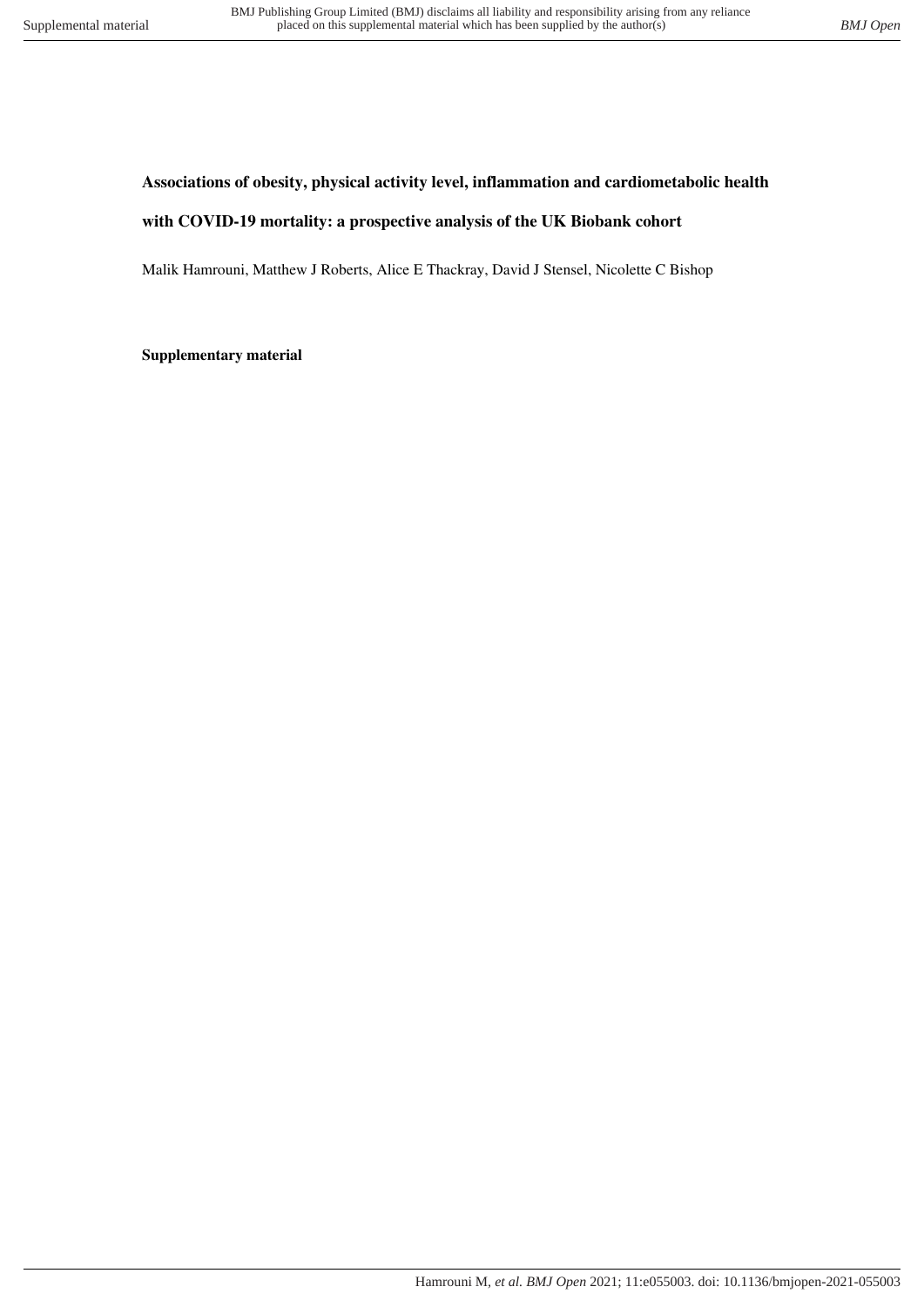**Supplemental table 1:** Associations of BMI category with COVID-19 mortality after excluding inpatients with a positive SARS-CoV-2 test who did not die from COVID-19 from

analysis.

| <b>BMI</b> category | N deaths/N total | COVID-19 mortality<br>Odds ratio (95% CI) |
|---------------------|------------------|-------------------------------------------|
| Normal              | 65/87 438        | $1$ (ref.)                                |
| Overweight          | 176/111 415      | $1.38(1.03 - 1.84)$                       |
| Obesity             | 156/58 825       | $1.80(1.33 - 2.43)$                       |

Adjusted for baseline age, sex, ethnicity, physical activity level, Townsend deprivation index, smoking status, alcohol intake, educational attainment, number of illnesses, and number of treatments and/or medications taken.

CI, confidence interval; BMI, body mass index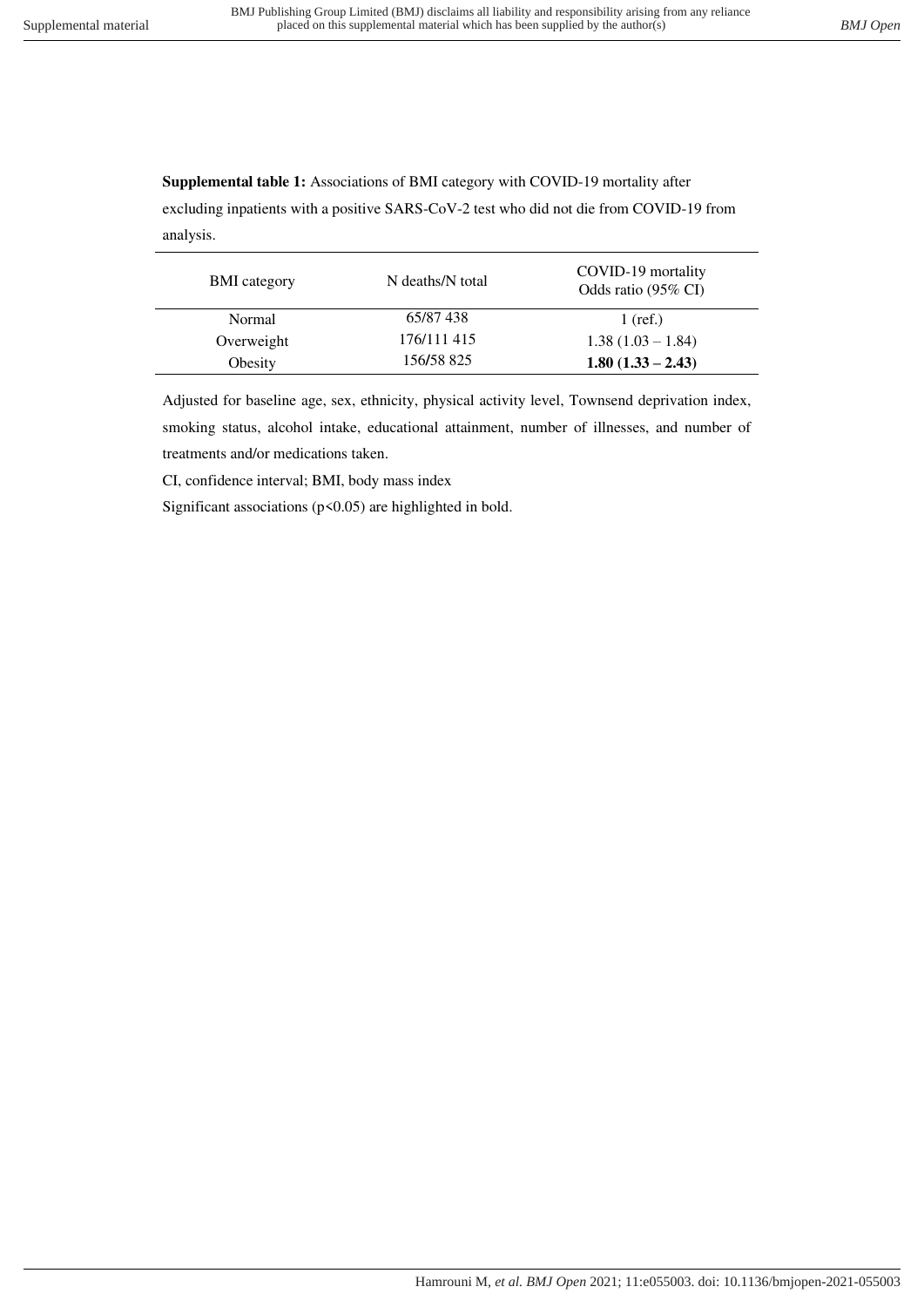**Supplemental table 2:** Associations of physical activity level with COVID-19 mortality after excluding inpatients with a positive SARS-CoV-2 test who did not die from COVID-19 from analysis.

| Physical activity level | N deaths/N total | COVID-19 mortality<br>Odds ratio (95% CI) |
|-------------------------|------------------|-------------------------------------------|
| High                    | 138/105 325      | $1$ (ref.)                                |
| Moderate                | 150/104 866      | $1.05(0.83 - 1.33)$                       |
| Low                     | 109/47 487       | $1.41(1.09 - 1.83)$                       |

Adjusted for baseline age, sex, ethnicity, BMI, Townsend deprivation index, smoking status, alcohol intake, educational attainment, number of illnesses, and number of treatments and/or medications taken.

CI, confidence interval; BMI, body mass index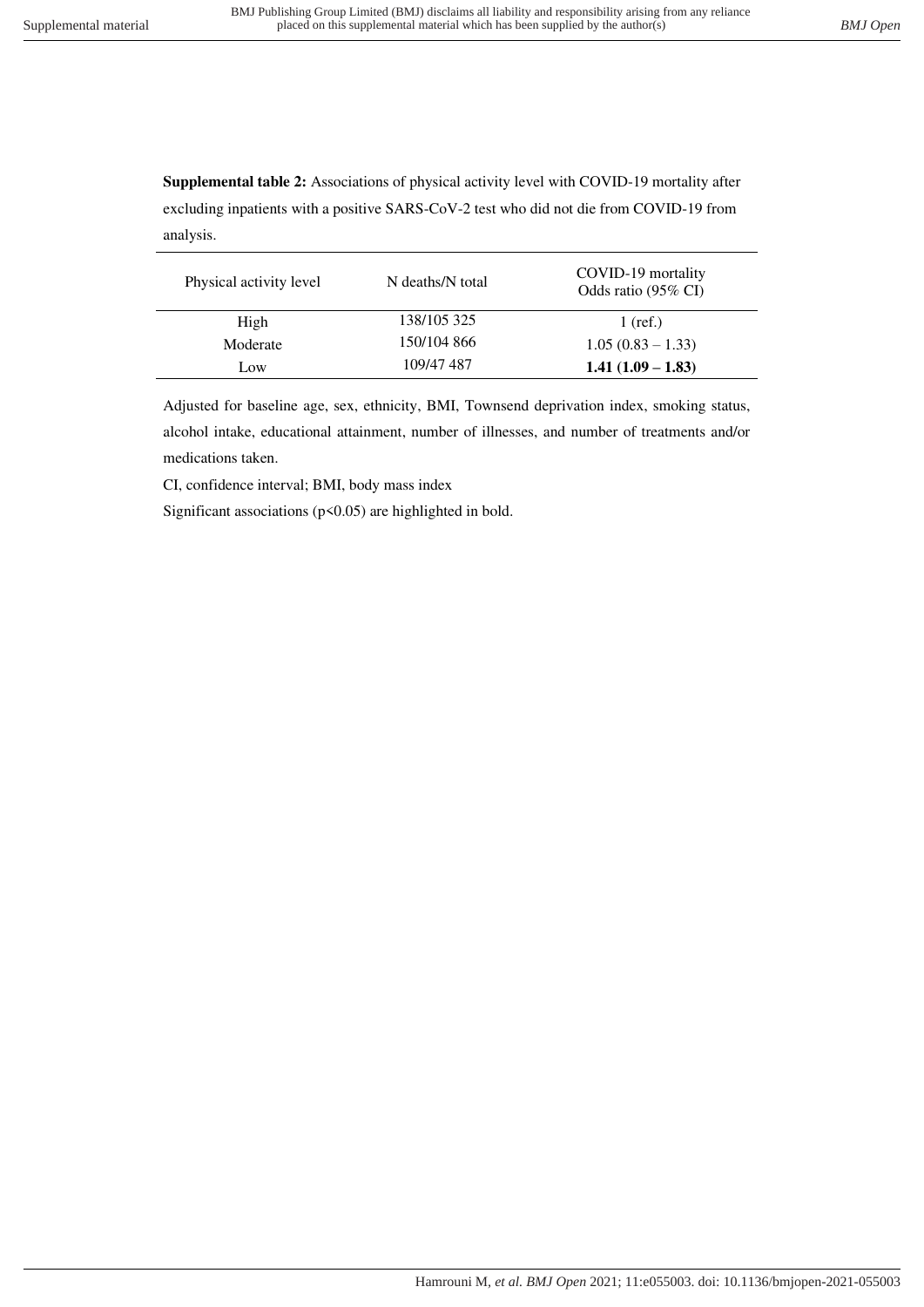**Supplemental table 3:** Associations of physical activity level with COVID-19 mortality across BMI categories after excluding inpatients with a positive SARS-CoV-2 test who did not die from COVID-19 from analysis.

| Physical activity level | <b>BMI</b> category | N deaths/N total | COVID-19 mortality<br>Odds ratio (95% CI) |
|-------------------------|---------------------|------------------|-------------------------------------------|
| High                    | Normal              | 27/39 368        | $1$ (ref.)                                |
|                         | Overweight          | 71/46 068        | $1.51(0.97 - 2.36)$                       |
|                         | Obesity             | 40/19 889        | $1.62(0.99 - 2.66)$                       |
|                         |                     |                  |                                           |
| Moderate                | Normal              | 22/35 513        | $0.93(0.53-1.64)$                         |
|                         | Overweight          | 70/45 647        | $1.53(0.98-2.38)$                         |
|                         | Obesity             | 58/23 706        | $1.98(1.24 - 3.15)$                       |
|                         |                     |                  |                                           |
| Low                     | Normal              | 16/12 557        | $1.95(1.05-3.62)$                         |
|                         | Overweight          | 35/19 700        | $1.70(1.03 - 2.84)$                       |
|                         | Obesity             | 58/15 230        | $2.86(1.78-4.59)$                         |

Adjusted for baseline age, sex, ethnicity, Townsend deprivation index, smoking status, alcohol intake, educational attainment, number of illnesses, and number of treatments and/or medications taken.

CI, confidence interval; BMI, body mass index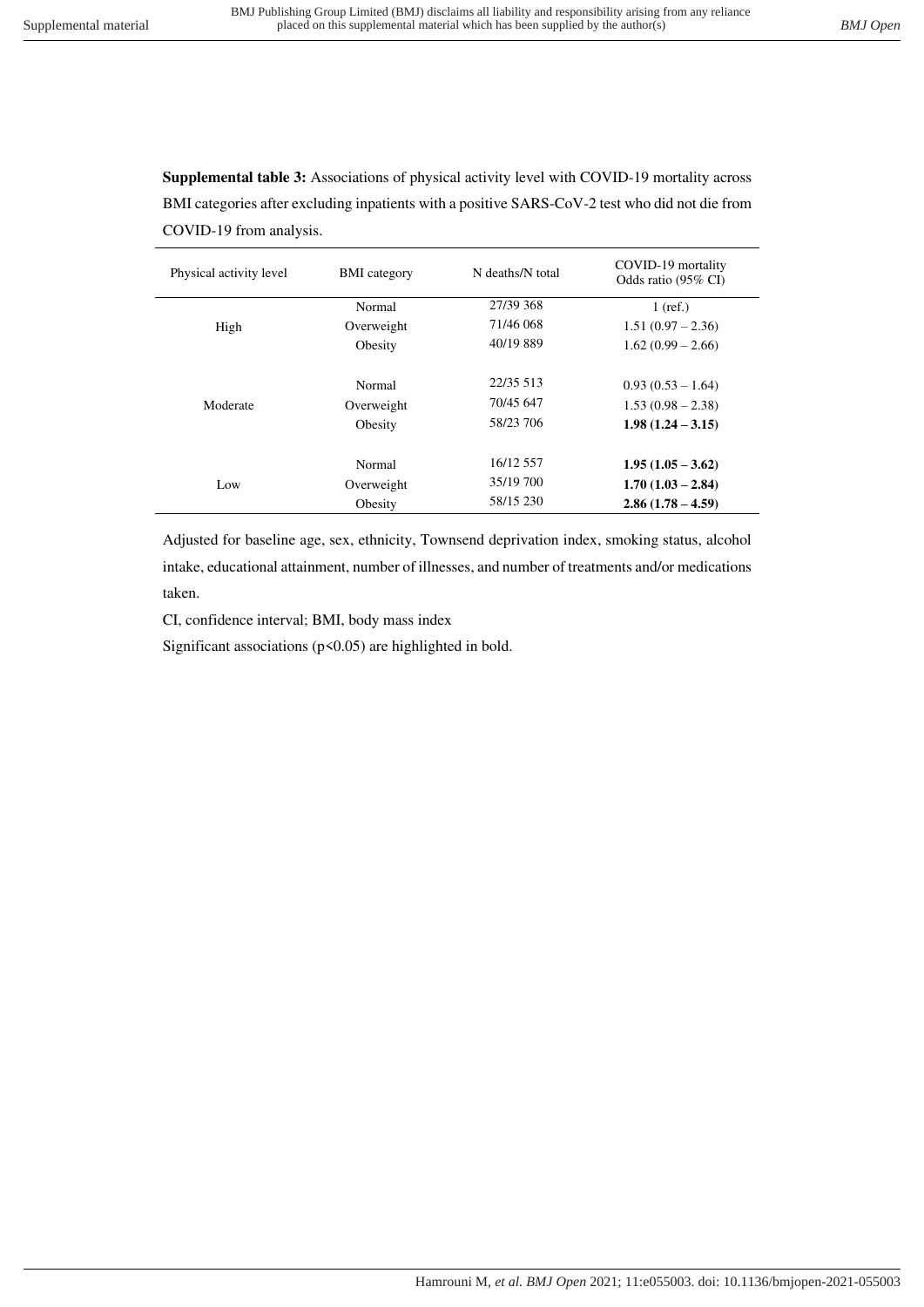| Biomarker                                      | COVID-19 mortality<br>Odds ratio (95% CI) |  |
|------------------------------------------------|-------------------------------------------|--|
| $CRP$ (mg/L)                                   | $1.01(0.99 - 1.03)$                       |  |
| Total leukocyte count $(10^9 \text{ cells/L})$ | $1.03(1.01 - 1.05)$                       |  |
| Neutrophil count $(10^9 \text{ cells/L})$      | $1.10(1.03 - 1.18)$                       |  |
| Lymphocyte count $(10^9 \text{ cells/L})$      | $1.02(0.98 - 1.07)$                       |  |
| Monocyte count $(10^9 \text{ cells/L})$        | $1.33(1.04 - 1.69)$                       |  |
| Total cholesterol (mmol/L)                     | $0.98(0.89 - 1.07)$                       |  |
| $LDL-C$ (mmol/ $L$ )                           | $0.98(0.87 - 1.11)$                       |  |
| $HDL-C$ (mmol/L)                               | $0.99(0.70 - 1.38)$                       |  |
| TG (mmol/L)                                    | $1.01(0.92 - 1.11)$                       |  |
| Glucose (mmol/L)                               | $1.05(1.00 - 1.11)$                       |  |
| HbA1c (mmol/L)                                 | $1.01(1.00 - 1.02)$                       |  |

**Supplemental table 4.** Associations of cardiometabolic and inflammatory biomarkers with COVID-19 mortality after excluding inpatients with a positive SARS-CoV-2 test who did not die from COVID-19 from analysis.

Odds ratio (95% confidence intervals) for COVID-19 mortality per one unit increase in each biomarker. Adjusted for baseline age, sex, ethnicity, BMI, physical activity level, Townsend deprivation index, smoking status, alcohol intake, educational attainment, number of illnesses, and number of treatments and/or medications taken.

CI, confidence interval; CRP, C-reactive protein; LDL-C, low-density lipoprotein cholesterol; HDL-C, high-density lipoprotein cholesterol; TG, triglycerides; HbA1c, glycated haemoglobin Significant associations  $(p<0.05)$  are highlighted in bold.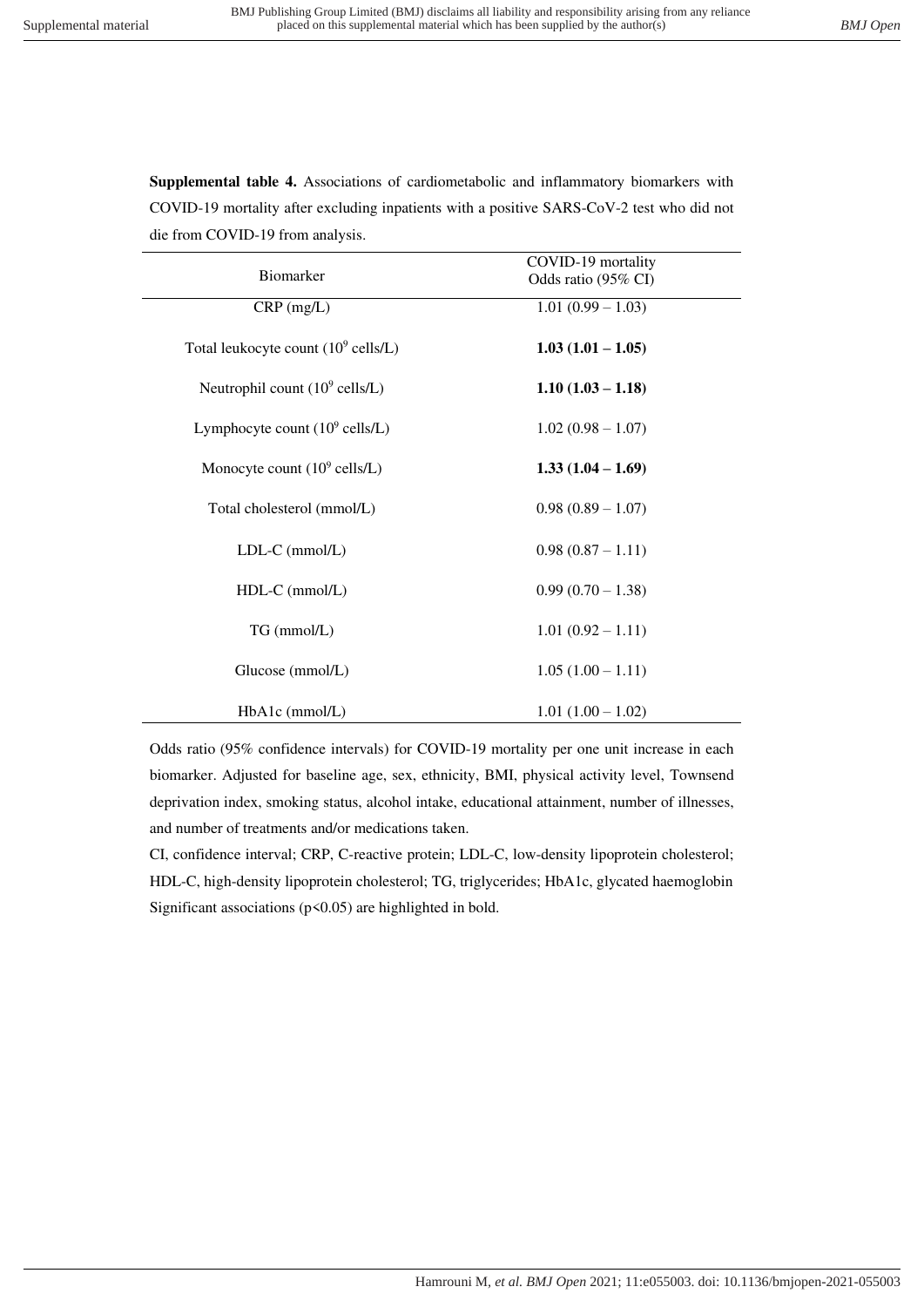**Supplemental table 5.** Effect of biomarker adjustment on the associations of physical activity level with COVID-19 mortality in individuals with obesity after excluding inpatients with a positive SARS-CoV-2 test who did not die from COVID-19 from analysis.

| Physical activity level | N deaths/N total | COVID-19 mortality<br>Odds ratio (95% CI) |                         |
|-------------------------|------------------|-------------------------------------------|-------------------------|
|                         |                  | Model 1                                   | Model 2                 |
| High                    | 40/19 889        | $1$ (ref.)                                | $1$ (ref.)              |
| Moderate                | 58/23 706        | 1.15<br>$(0.71 - 1.84)$                   | 1.11<br>$(0.69 - 1.78)$ |
| Low                     | 58/15 230        | 1.76<br>$(1.10 - 2.84)$                   | 1.70<br>$(1.06 - 2.74)$ |

Model 1: adjusted for baseline age, sex, ethnicity, Townsend deprivation index, smoking status, alcohol intake, educational attainment, number of illnesses, and number of treatments/medications taken.

Model 2: model 1 plus biomarkers associated with COVID-19 mortality: neutrophil count and monocyte count (not adjusted for total leukocyte count to prevent overadjustment).

CI, confidence interval